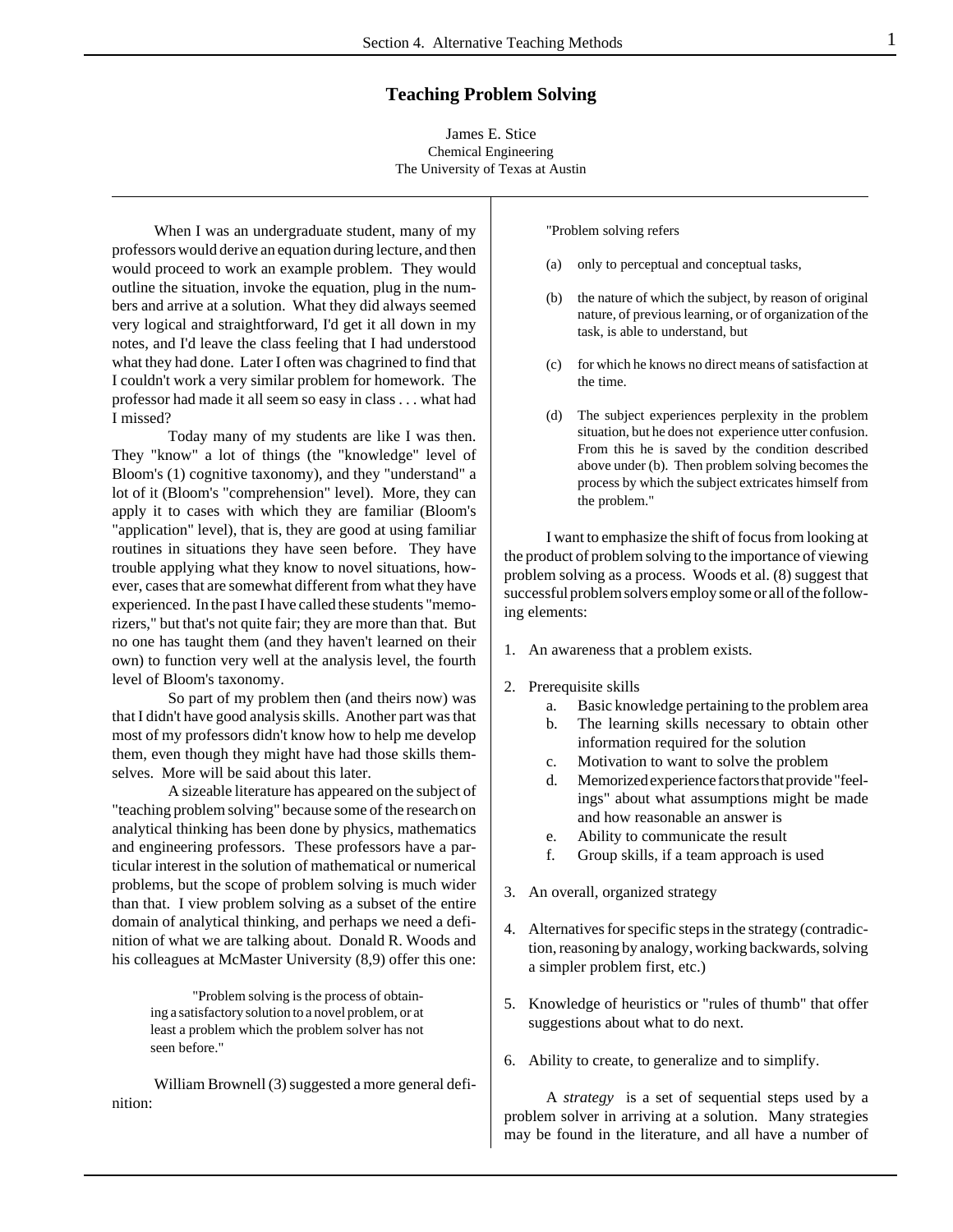similarities. A good strategy to teach students is the one suggested by the mathematician Gyorgy Polya (5), because it is simple and straightforward, and it sounds right. Polya's strategy is recognized by many people as the sort of thing they have done when they have solved some problem successfully. The steps in Polya's strategy are:

# **DEFINE**

Identify the actual problem

### **THINK ABOUT IT**

What are the attributes of the problem? Identify the area of knowledge involved Collect information

# **PLAN**

Flowchart a solution Think of alternate plans Translate

### **CARRY OUT PLAN**

Solve the problem

## **LOOK BACK**

Verify that problem solved was the one originally defined. Check reasonableness and math Check criteria and constraints Study related problems Identify applications Identify and memorize order-of magnitude numbers Develop successive approximation strategies Study the problem-solving skills learned Communicate results

Polya's original strategy included four steps: DE-FINE, DEVISE A PLAN, CARRY OUT PLAN, and LOOK BACK. Woods added the THINK ABOUT IT step, and I think this addition is helpful. There is a period of "getting acquainted" with a problem, during which the problem solver goes over what he/she knows about the sort of situation posed. What do I need to know? Has anyone already solved this problem, or something like it? Should I go to the library, or talk to a colleague? Can I draw a sketch, or make some sort of pictorial representation of this situation? Do I need to get more data, and if so, can I look it up someplace, or do I have to develop some numbers on my own? After some time spent in this kind of thinking, one may be ready to begin to plan, but not before.

After presenting Polya's strategy (or someone else's) to students, one must give them an opportunity to use it in solving problems. The students must practice the process consciously, and must receive constant feedback so they will know how they are doing, and so they can continue to improve their skills. The best way to do this is to have a good problem solver work one-to-one with a single student, but this is very time-consuming. Given the number of students who need help and the press of other duties, few of us can afford to provide such intensive one-to-one tutoring.

A technique is available, however, which provides problem-solving practice for an entire class. It is called *Thinking Aloud Pairs Problem Solving (TAPPS)*. This method evidently was first explored by Claparede (described in Woodworth, 11), and was later used by Bloom and Broder (2) in their study of the problem-solving processes of college students. Art Whimbey and Jack Lochhead (6,7) have further expanded the technique in their attempts to improve the teaching of reading, mathematics, and physics. In the method a class is divided into a number of teams, each team consisting of two students, with one student being the Problem Solver (PS) and the other being the Listener (L). Each member of the team has a definite role to play, and both must adhere strictly to some rules.

In a recent article Lochhead (4) has elaborated some of these rules. PS reads the problem aloud and then continues to talk aloud as much as possible about everything he/she is thinking while attempting to solve the problem. L listens, and has the more difficult role. L must try to keep PS talking; a short silence should be met with, "Tell me what you're thinking." More, L must understand in detail every step made by PS. Thus L should ask questions whenever PS says anything that is in the least mysterious. "Why do you say that?" "I don't understand. Would you explain that to me?" "Run that by again." are some of the questions/comments L may use. L must avoid solving the problem herself, and must not ask questions which are actually intended as hints to PS. In fact, it isn't necessary that L be able to solve the problem; her role is to help PS solve it. When students are first learning the method L perhaps can point out that PS has made an error, but should not tell him where it is. With more advanced students it is probably better to let PS find the error on his own. PS and L should switch roles after every problem, but they should never change roles within a problem.

The teacher's role in early classes should be restricted to rule enforcement. This usually means sitting with a pair of students, monitoring their activity and paying particular attention to L. It is also useful to emphasize to PS that getting the "right" answer is not as important as verbalizing the route to the answer. If PS gets an incorrect result but understands how and why he reached it, then he is far less likely to repeat the error.

The instructions for PS and L are summarized below (Woods, 10):

#### **The Problem Solver:**

- 1. Adjust the chairs so that you and your partner are comfortably seated at a worktable.
- 2. Make sure that you have paper, pencil, a calculator, and anything else you may need to solve the problem.
- 3. There may be hints or suggestions given about how to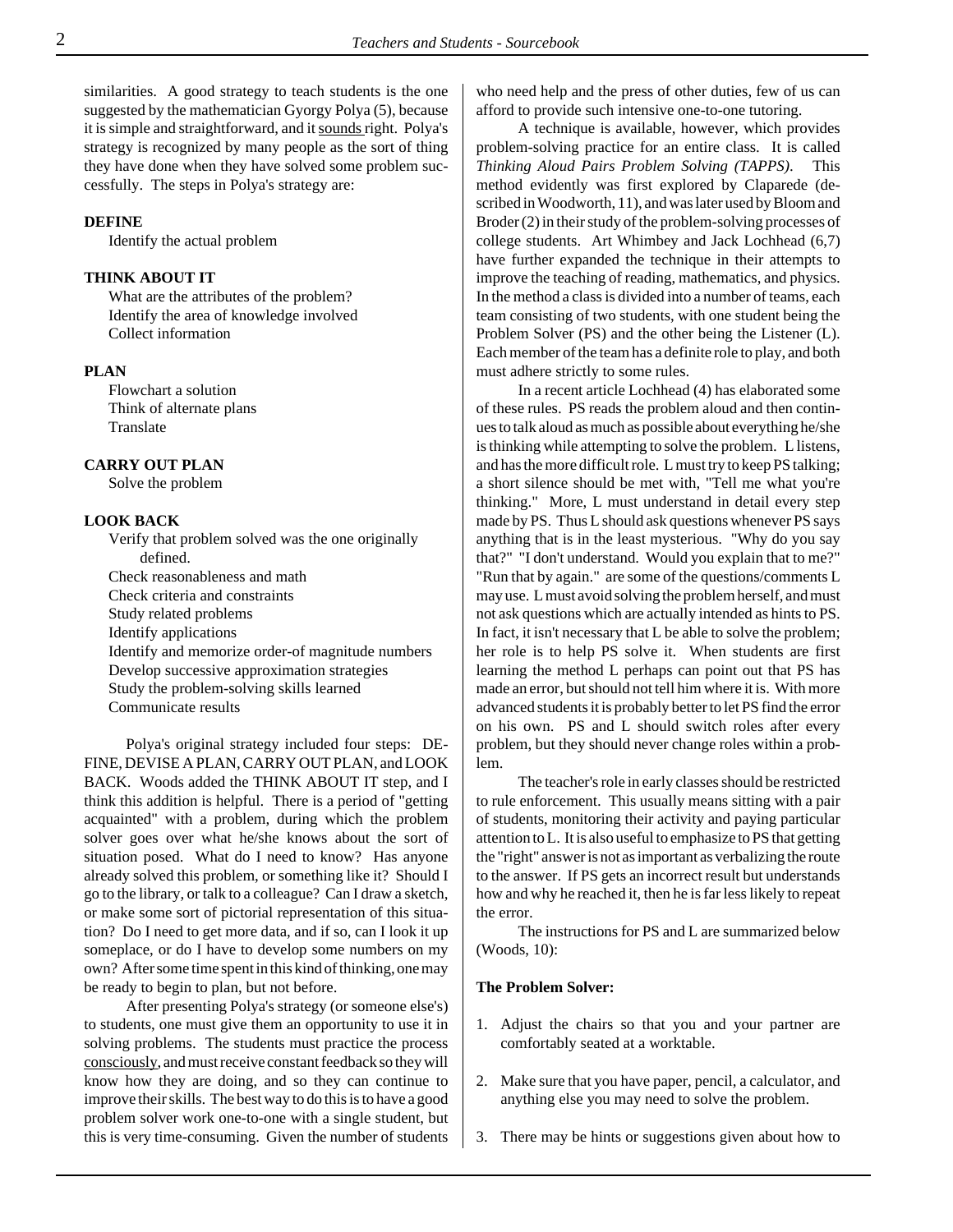approach a particular problem. Discuss these with your partner before you start.

- 4. Read the problem aloud.
- 5. Start to solve the problem on your own. You are solving the problem; your partner is only listening to you and reacting to what you say, not collaborating in the solution.
- 6. Thinking aloud isn't easy. At first you may have trouble finding the right words; don't search for them, say whatever comes into your mind. You and your partner are trying to help each other, and no one is evaluating you.
- 7. Go back over any part of a problem you wish. Use such words as, "I'm stuck. I'd better start over." "No, that won't work. . .let's see. . .hmmm."
- 8. Try to solve the problem even if you think it trivial, or if you don't think you're learning anything. Most people don't realize the fantastic improvement that occurs when they engage in this process. When you complete a problem, record what you think you learned about the process so you can see your progress. Then have your partner add his/her ideas.

# **The Listener**:

- 1. Establish as quickly as possible that you will be a questioner and not a critic, and that you are not criticizing when you ask questions like, "Please elaborate," "What are you thinking now?" "Can you check that?"
- 2. Your role is to:
	- a. demand that PS keep talking, but don't keep interrupting when PS is thinking.
	- b. make sure that PS follows the strategy and doesn't skip any of the steps.
	- c. help PS improve his/her accuracy.
	- d. help reflect the mental process PS is following.
	- e. make sure that you understand each step that PS takes.
- 3. Do not turn away from PS and start to work the problem on your own. It may be better if you don't even pick up a pencil. Track PS's procedure actively.
- 4. Do not let PS continue if:
- a. you don't understand what he/she is doing. Say, "I don't understand," or "I can't follow that."
- b. you think a mistake has been made. Ask him/her "to check that," or "Does that sound right?"
- 5. Do not give PS hints. If he/she continues to make an error in thinking or in computation, then point out the error, but do not correct it.

This sounds sort of like Twenty Questions, not really serious stuff, right? It may be all right for high school students, but it's not dignified enough for college classes? Don't underestimate the value of games in motivating people to learn, and don't pass judgement until you know more about why the process might be expected to work!

Why does the method require PS to talk out loud? Well, if PS didn't talk, obviously L would have nothing to listen to, but there's more to it than that. When a person thinks quietly about something, his thoughts can be halfformed, poorly organized, and subject to a variety of random thoughts about other things which intrude themselves. When PS verbalizes those thoughts, however, he or she is obliged to concentrate harder and to structure the thoughts so they will make some kind of sense to L. PS is therefore forced to process his thinking at a deeper level. . . he literally has to think harder. (If there is no listener, writing down one's reasoning can have the same effect.) More, PS gets active feedback from L, whose responses let PS know whether his communication is making sense; fuzzy thinking, careless errors, unsubstantiated statements and incorrect approaches may get past PS's filter, but they are less likely to get past L's filter, if she is alert and doing her job. Further, most people can talk about 125 words per minute, whereas it is estimated that they can "think" at 800-1,000 words per minute. Thus, having to speak one's thoughts aloud slows one down, and makes sloppy thinking and careless errors less likely.

Perhaps an example which should be a familiar one to many teachers will serve to underscore the importance of thinking aloud. Many of us have had a student come by the office for help. "I can't figure out how to do Problem 3," he says.

"What have you done so far?" you ask.

The student proceeds to tell you what he has tried to do. Suddenly he gets a funny look in his eyes, breaks into a smile, and says, "Oh! I see!" Then he says, "Thank you, very much!" and goes on his way. You appreciate the big "Thank you!" but what did you do? You forced him to talk, talking forced him to concentrate and to "make sense," and he suddenly saw how to deal with whatever was puzzling him. It's far better to let the student figure things out for himself than to show him or tell him. A good tutor asks questions instead of giving answers.

Now to return to the fact that most of my professors didn't know how to help me develop problem-solving skills. What had I missed when I found myself unable to solve homework problems like the ones shown in class? It was the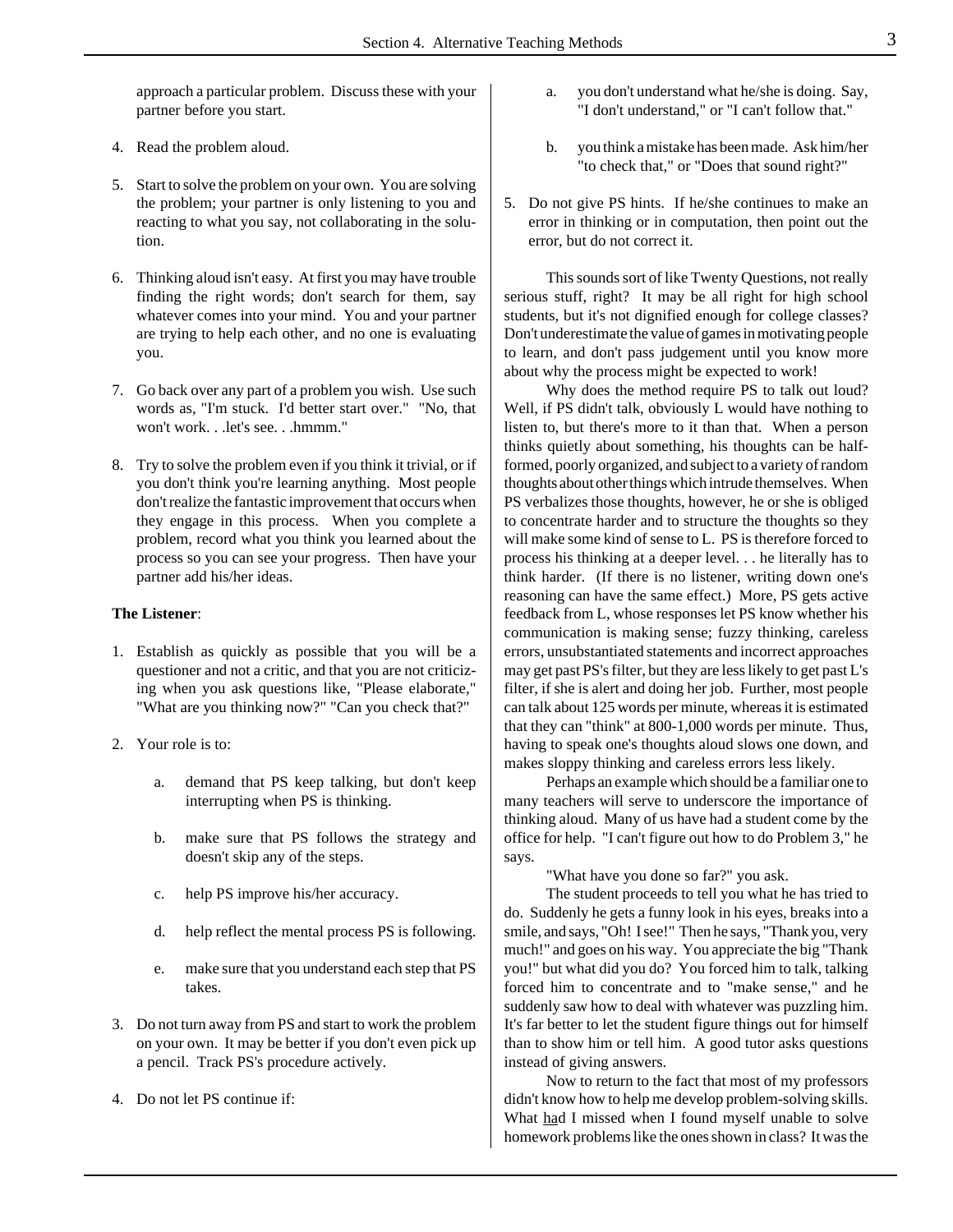analysis process. If a professor is at all astute, he/she will have worked out those derivations and example problems, or thought through those discussion questions, ahead of time so that things go smoothly in class. We fumble around a bit, follow some blind alleys, and maybe make some mistakes before we get things nicely worked out in our minds. But what do the students see? They see a cleaned-up, sanitized presentation, a PRODUCTION, neat, even elegant! The professor states the problem (DEFINE) and then presents the solution (CARRY OUT PLAN). The students never see the second step (THINK ABOUT IT) or the third (PLAN). They also don't see the false starts or the mental thumb-twiddling, and maybe they miss the assumptions the professor made, or don't understand why he made them. The solution is a product, but it is the result of a process. The class saw only parts of the process, and not the most important parts, at that. Because their own attempts to solve problems seem more painful and often are unsuccessful, they may think that the professor is a genius (or a magician), or that they are dumb. Odds are that neither is the case.

If you want to begin to develop your students' analytical skills, I suggest you begin to teach them a strategy such as Polya's, and give them some practice with analysis-level questions and problems. When you're ready to present an example, state the problem briefly, or provide a short summary on the chalkboard or on an overhead transparency. Then have the class form pairs and work on it for five to ten minutes. After a reasonable time has elapsed, have a student outline a possible solution, or present one yourself. Everyone will have had time to think about the problem, and many will have made an attempt at a solution. They are ready to listen to an explanation. . .and everyone will listen! Most will leave the class understanding what happened.

The trouble with this procedure is that it takes time. I can state a problem and go through its solution in much less time than it takes for the class to work through it, which leaves more time to introduce new content. Of course, covering content is not quite the same as uncovering it for the students; "covering" can also mean "burying". At any rate, teaching the analysis process will probably require that you sacrifice some content.

I believe the trade-off is worthwhile. I am no longer naive enough to think that, just because I go over something in class, the students all understand (whatever we mean when we say "understand"). Many of the things students learn in the course of their education become outdated, or they never have occasion to use them. They all will have to think, however, and for the rest of their lives. Further, the problems with which they will have to deal are likely to be ambiguous, poorly defined, and dependent upon social and technological developments which haven't occurred yet. Time spent on something like the TAPPS method helps them to become better thinkers, and to better be able to use what they know.

## **REFERENCES**

- 1. Bloom, Benjamin S. (ed.). *Taxonomy of Educational Objectives, Handbook I: Cognitive Domain.* New York: David McKay Co., 1956.
- 2. Bloom, Benjamin S., and Broder, Lois J. "Problem Solving Processes of College Students." Chicago: Supplementary Educational Monograph No. 73, University of Chicago Press, 1950.
- 3. Brownell, William A. "Problem Solving." Chapter 12 in Nelson B. Henry (ed.), *The Psychology of Learning* , 41st Yearbook of the National Society for the Study of Education. Chicago: NSEE, 1942.
- 4. Lochhead, John. "Teaching Analytical Reasoning Through Thinking Aloud Pair Problem Solving." In James E. Stice (ed.), *Teaching Thinking Through Problem Solving* . New Directions for Teaching and Learning, No.30. San Francisco: Jossey-Bass (to be published in June 1987).
- 5. Polya, Gyorgy. *How To Solve It* (2nd ed.). Princeton: Princeton University Press, 1971.
- 6. Whimbey, Arthur E., and Lochhead, John. *Problem Solving and Comprehension* (3rd ed.). Hillsdale, NJ: Lawrence Erlbaum Assoc., 1982.
- 7. Whimbey, Arthur E., and Lochhead, John. *Beyond Problem Solving and Comprehension*. Hillsdale, NJ: Lawrence Erlbaum Assoc., 1984.
- 8. Woods, Donald R., et al. "Teaching Problem-Solving Skills." *Engineering Education , 66* (No.3), 238-243 (December 1975).
- 9. Woods, Donald R. Problem Solving Workshop. Annual Conference of American Society for Engineering Education, University of Massachusetts, Amherst, June 22, 1980.
- 10. Woodworth, Robert S. *Experimental Psychology* . New York: Holt & Co., 1938.

#### **OTHER SOURCES**

Besides the references cited here, there are many other sources of information for those interested in knowing more about problem solving. The following are recommended:

1. Rubinstein, Moshe F. *Tools for Thinking and Problem Solving.* Englewood Cliffs, NJ: Prentice-Hall, 1986.